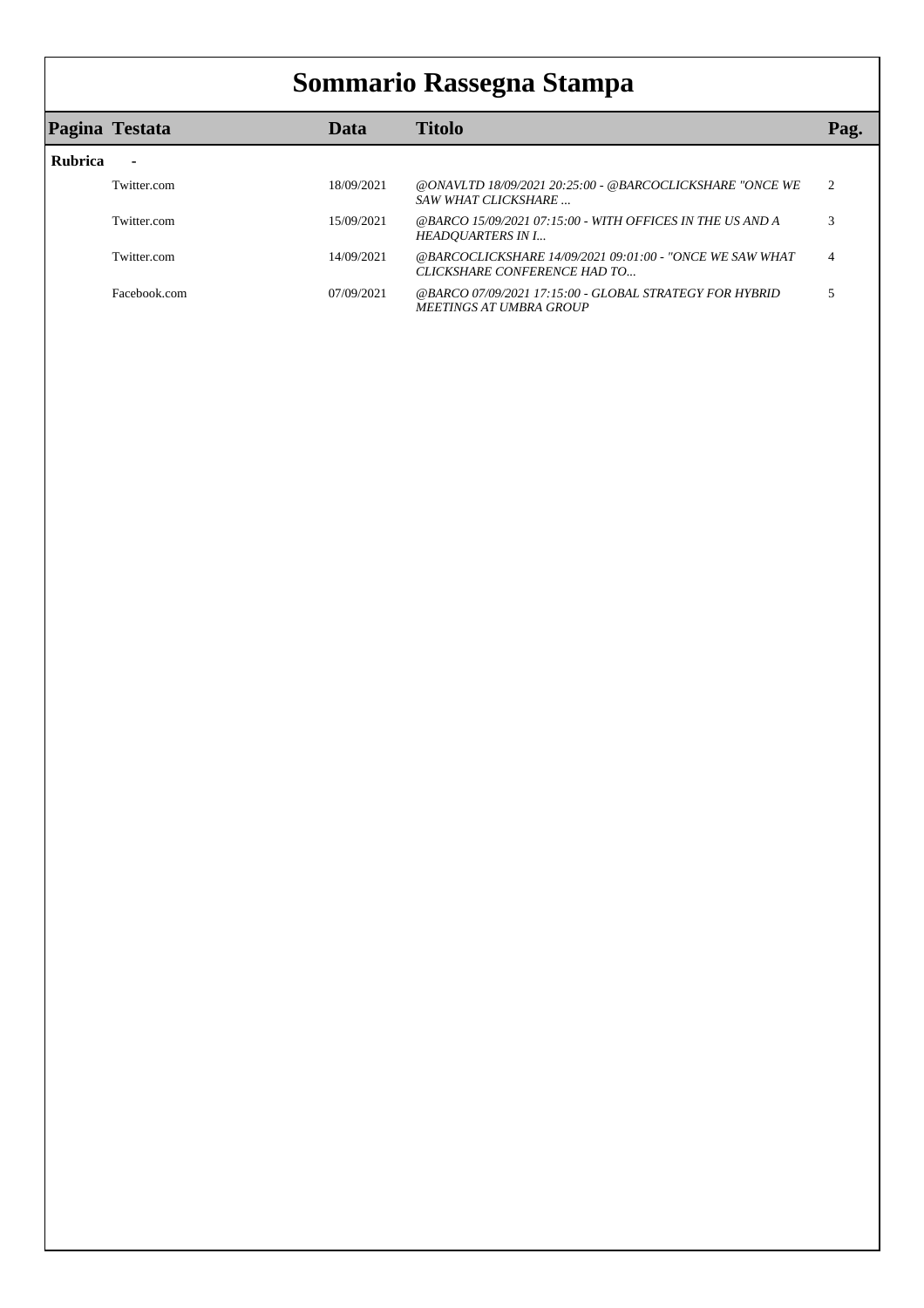<span id="page-1-0"></span>

1 Data Pagina Foglio 18-09-2021

ON-AV Ltd (ONAVLTD)

U ON-AV 1.489 follower

18/09/2021 08:25



@BarcoClickShare "Once we saw what ClickShare Conference had to offer, everything was easy from there!" Check how UMBRAGROUP embraces hybrid videoconferencing with ClickShare #hybridmeeting #futureofwork https://t.co/XEAxWCxoAv https://t.co/MEzH6JY19c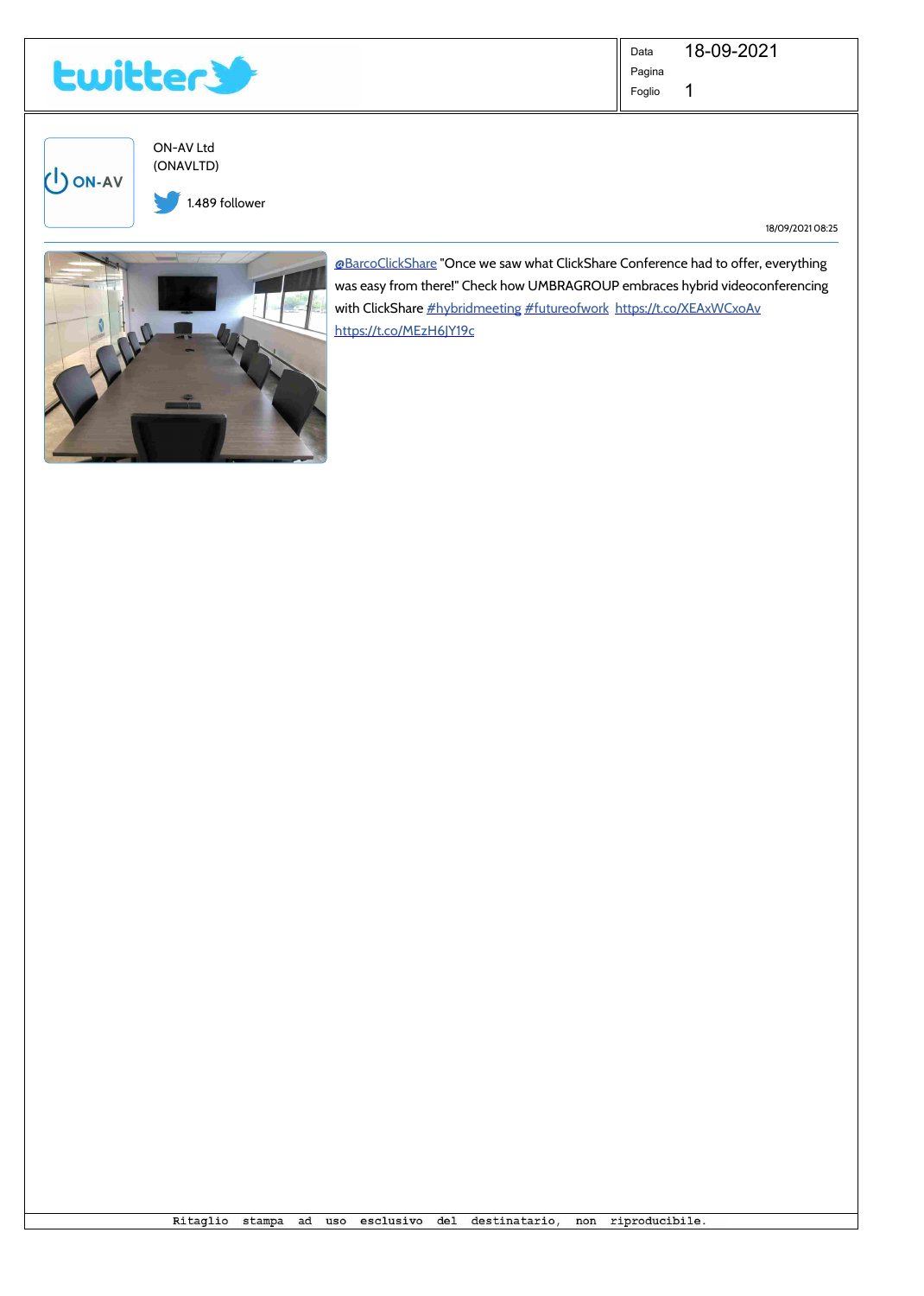<span id="page-2-0"></span>

1 Data Pagina Foglio 15-09-2021

**BARCO** 

Barco (Barco)

16.599 follower

15/09/2021 07:15



With offices in the US and a headquarters in Italy, @UMBRAGROUP felt the need for a secure, reliable, and easy-to-use video conferencing system. They chose our #ClickShareConference products to connect #hybrid teams all over the globe https://t.co/bLf2FPCq92 https://t.co/3jvcmTV0hj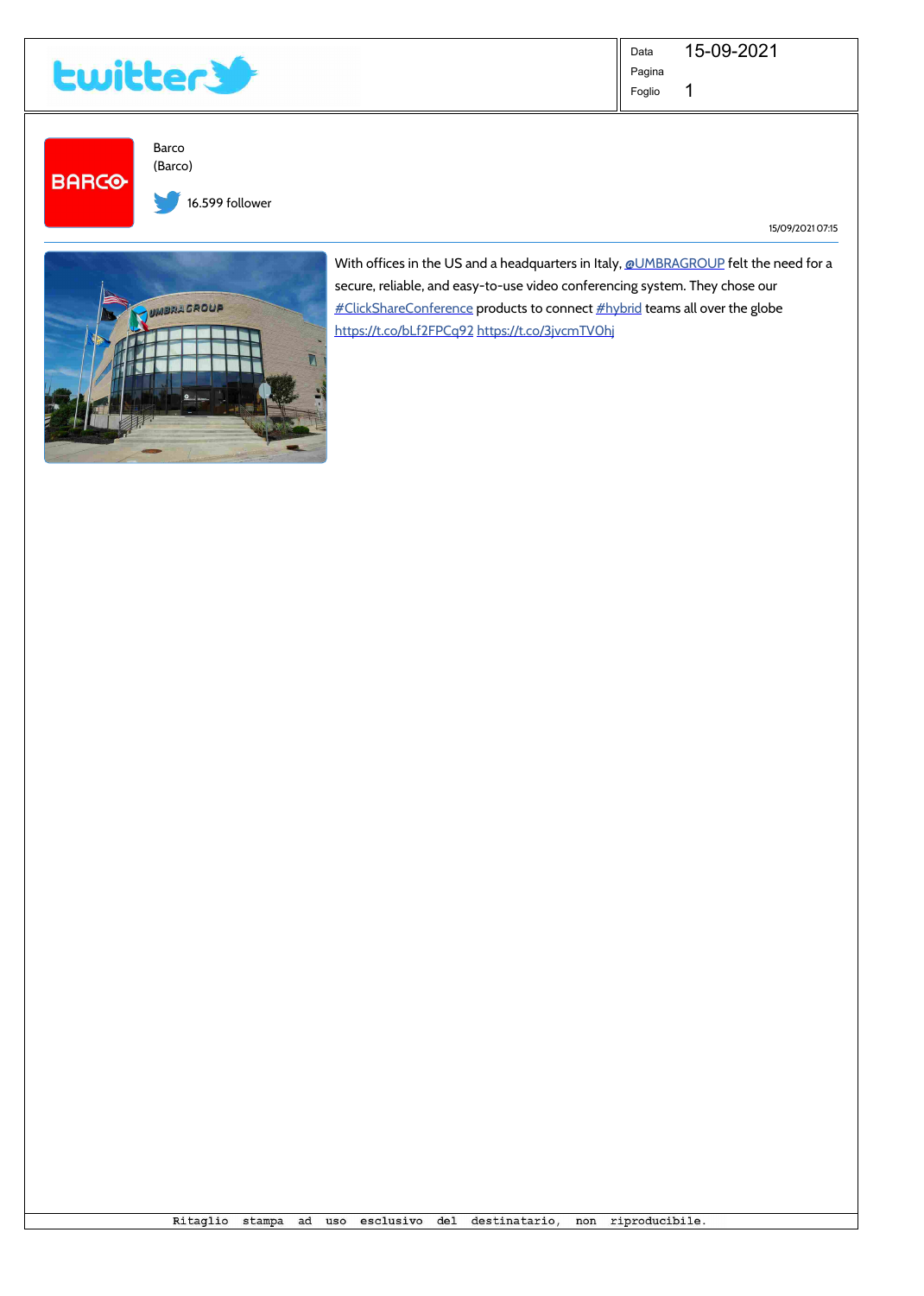<span id="page-3-0"></span>

1 Data Pagina Foglio 14-09-2021

**ClickShare** 

ClickShare by Barco (BarcoClickShare)

9.295 follower

14/09/2021 09:01



"Once we saw what ClickShare Conference had to offer, everything was easy from there!" Check how UMBRAGROUP embraces hybrid videoconferencing with ClickShare #hybridmeeting #futureofwork #enablingbrightoutcomes https://t.co/UcZmemAy40 https://t.co/yFN03AhBTn